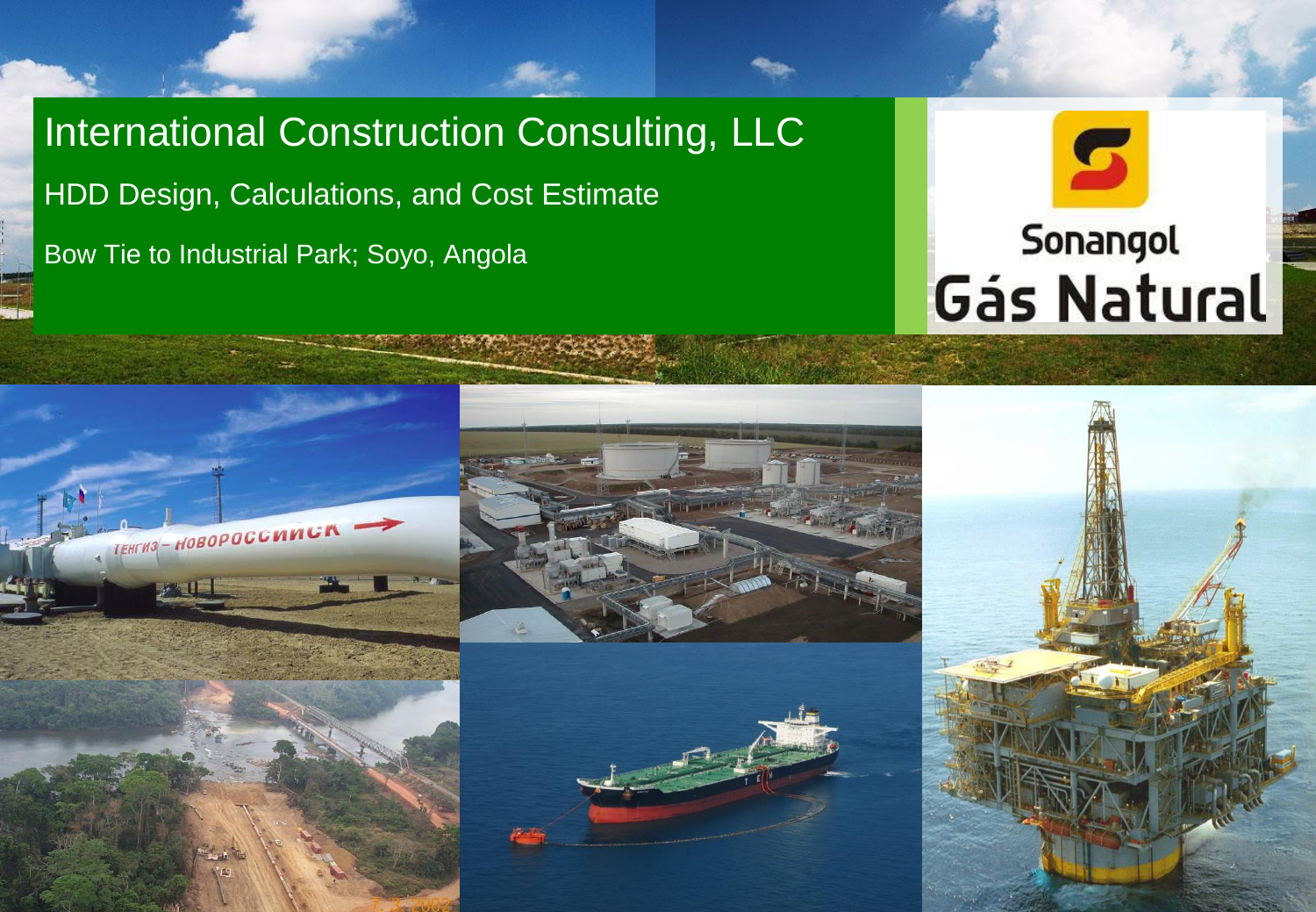| <b>INTERNATIONAL CONSTRUCTION CONSULTING, LLC</b>                                           |                                                    |                                                                    |                                                                     |
|---------------------------------------------------------------------------------------------|----------------------------------------------------|--------------------------------------------------------------------|---------------------------------------------------------------------|
|                                                                                             |                                                    |                                                                    |                                                                     |
| <b>JOB No: NA</b><br><b>CLIENT: Sonangol Gas Natural</b>                                    | <b>PREPRD.BY: G Lamberson</b><br><b>CHECKD.BY:</b> |                                                                    | <b>DATE: 16-Jan-18</b>                                              |
| PROJECT: 24" Gas Pipeline from Bow Tie to Industrial Park-Soyo, Angola                      |                                                    |                                                                    |                                                                     |
| SUBJECT: HDD General Calculations; Length & Angle & General Design Analysis; Cost Estimate  |                                                    |                                                                    |                                                                     |
|                                                                                             | <b>Input Parameters</b>                            |                                                                    |                                                                     |
| Diameter (in.) $=$                                                                          | 24.000                                             |                                                                    |                                                                     |
| Wall Thickness (in.) $=$                                                                    | 0.500                                              |                                                                    |                                                                     |
| $SMYS$ (psi) =                                                                              | 65,000                                             |                                                                    |                                                                     |
| Type of Service $=$                                                                         | Gas                                                |                                                                    |                                                                     |
| Design Pressure =                                                                           | 1,440                                              |                                                                    |                                                                     |
| Safety Factor =<br>Installation Temperature (degrees F) =                                   | 0.72<br>90.00                                      |                                                                    |                                                                     |
| Ground Temperature (degrees F) =                                                            | 60.00                                              |                                                                    |                                                                     |
| Operating Temperature (degrees F) =                                                         | 80.00                                              |                                                                    |                                                                     |
| Cover on Bottom $(Ft)$ =                                                                    | 10.00                                              |                                                                    |                                                                     |
| Groundwater table head (feet) =                                                             | 10.00                                              |                                                                    |                                                                     |
| Groundwater Table Elevation =                                                               | 15.38                                              |                                                                    |                                                                     |
| Concrete Coated Pipe =                                                                      | <b>No</b>                                          |                                                                    |                                                                     |
| Concrete Coating Thickness (inches) =                                                       | 0.00                                               |                                                                    |                                                                     |
| Concrete Compressive Strength (PSI) =                                                       | $\bf{0}$                                           |                                                                    |                                                                     |
| Depth of Pipe relative to entry/exit at Lowest Point =<br>Horizontal Length of Drill (Ft) = | 35.00<br>1,918.00                                  |                                                                    |                                                                     |
|                                                                                             | <b>Key Calculated Values</b>                       |                                                                    |                                                                     |
| D/t ratio $=$                                                                               | 48.00                                              |                                                                    |                                                                     |
| $r_o (in.) =$                                                                               | 12                                                 |                                                                    |                                                                     |
| $r_i (in.) =$                                                                               | 11.5                                               |                                                                    |                                                                     |
| $E$ (psi) =                                                                                 |                                                    | 3.05E+07 Young's modulus for steel (see calculation sheet)         |                                                                     |
| $1 (in4) =$                                                                                 |                                                    | 2549.351198 Moment of interia, = $PI/4^{*}(r_{0}^{4} - r_{i}^{4})$ |                                                                     |
| $R(in.) =$                                                                                  |                                                    | 16,631 Radius of curvature in inches                               |                                                                     |
| Deflection Angle =                                                                          |                                                    | 0.0009 Radians/15 Feet                                             |                                                                     |
| Deflection Angle =                                                                          |                                                    | 0.0517 Degress/15 Feet                                             |                                                                     |
| Deflection Angle =                                                                          |                                                    | 0.0902 %/15 Feet                                                   |                                                                     |
| $M = (in-lb) =$                                                                             | $4,670,570$ M = EI/R                               |                                                                    |                                                                     |
| $A = (in^2) =$                                                                              |                                                    | $36.914$ Cross sect. area = PI*(D - t)*t                           |                                                                     |
| $W = (in^3) =$<br>Calculated $R.O.C. =$                                                     |                                                    | 216.868 (elastic) section modulus = $PI/4*(D - t)^{2*}t$           |                                                                     |
|                                                                                             |                                                    | 1,386 Feet (average of calculation methods)                        |                                                                     |
| Results of this preliminary Technical Evaluation =                                          |                                                    | subject to a full design review.                                   | This preliminary design has been evaluated and is deemed acceptable |
|                                                                                             |                                                    |                                                                    |                                                                     |
| Length, Angles, & Misc Input and Calculations                                               |                                                    |                                                                    |                                                                     |
| Top Bank at Entry of X-ing (Elev in Ft) =                                                   | $0.000$ Ft                                         |                                                                    |                                                                     |
| Top Bank at Exit of X-ing (Elev in Ft) =                                                    | $0.000$ Ft                                         |                                                                    |                                                                     |
| Bottom of X-ing (Elev in $Ft$ ) =                                                           | $-25.000$ Ft                                       |                                                                    |                                                                     |
| Entry Angle, Deg<br>Entry Elevation, ft                                                     | 12.000 Deg                                         |                                                                    |                                                                     |
| Minimum Depth Elevation, ft                                                                 | 16.00 $Ft$<br>35.00 Ft                             |                                                                    |                                                                     |
| Horizontal Dist. @ Depth, ft                                                                | 1,639.70 Ft                                        |                                                                    |                                                                     |
| Exit Angle, Deg.                                                                            | 10.000 Deg                                         |                                                                    |                                                                     |
| Exit Elevation, ft                                                                          | $0.00$ Ft                                          |                                                                    |                                                                     |
| Minimum Radius, ft                                                                          | 1,385.93 Ft                                        |                                                                    |                                                                     |
| Entry Point to PC                                                                           | -231.87 Ft                                         |                                                                    |                                                                     |
| PC to PT                                                                                    | 288.15 Ft                                          |                                                                    |                                                                     |
| PT to PC                                                                                    | 1,639.70 Ft                                        |                                                                    |                                                                     |
| PC to PT<br>PT to Exit Point                                                                | 240.66 Ft<br>-317.91 Ft                            |                                                                    |                                                                     |
| Length of Bore - Total Entry to Exit                                                        | 1,923 Ft                                           |                                                                    |                                                                     |
| <b>Maximum Pullback Force</b>                                                               | 224,841 Lbs                                        |                                                                    |                                                                     |
| <b>Maximum Pullback Force</b>                                                               | 1,000 KN                                           |                                                                    |                                                                     |
| General Longitudinal Stresses (Sigma x)                                                     |                                                    |                                                                    |                                                                     |
| for positive compressive forces, $N = 0$ , i.e., no push or pull                            |                                                    |                                                                    |                                                                     |
| $Sigma_x (psi) = Sigma_x^N + Sigma_x^M = N/A + M/W$<br>$Sigma_{x}^{N}$ =<br>where           | 0                                                  | $Sigma_{x}^{N} = N/A$                                              |                                                                     |
| $Sigma_{x}^{M}$ =<br>and                                                                    | 21,536                                             | $Sigma_{x}^{M} = M/W$                                              |                                                                     |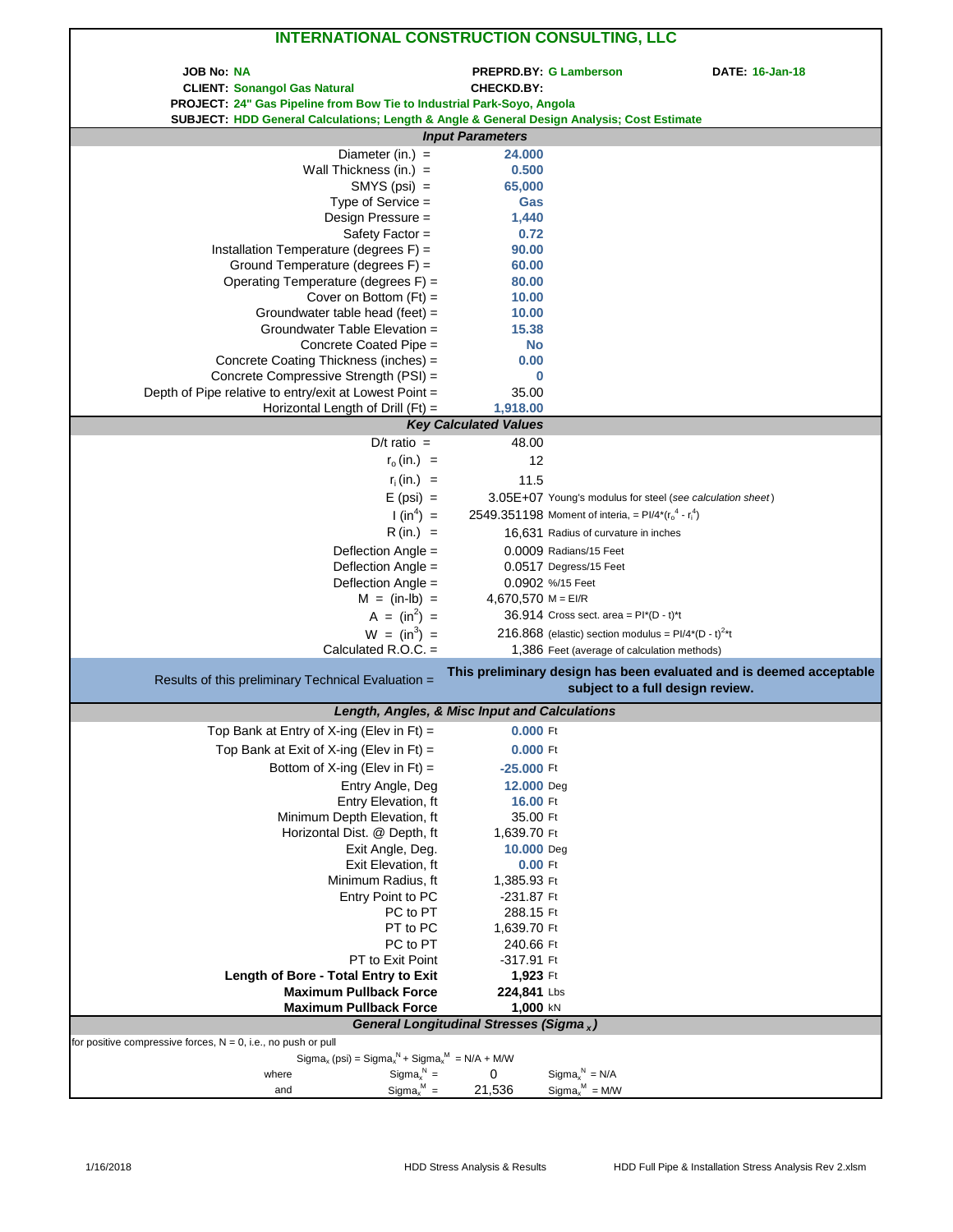| <b>INTERNATIONAL CONSTRUCTION CONSULTING, LLC</b>                                                                   |                   |                                                                     |                                                                                                               |                                                         |
|---------------------------------------------------------------------------------------------------------------------|-------------------|---------------------------------------------------------------------|---------------------------------------------------------------------------------------------------------------|---------------------------------------------------------|
| <b>JOB No: NA</b><br><b>CLIENT: Sonangol Gas Natural</b>                                                            |                   | <b>CHECKD.BY:</b>                                                   | <b>PREPRD.BY: G Lamberson</b>                                                                                 | <b>DATE: 16-Jan-18</b>                                  |
| PROJECT: 24" Gas Pipeline from Bow Tie to Industrial Park-Soyo, Angola                                              |                   |                                                                     |                                                                                                               |                                                         |
| SUBJECT: HDD General Calculations; Length & Angle & General Design Analysis; Cost Estimate                          |                   | Critical Longitudinal Stresses (Sigma xcr)                          |                                                                                                               |                                                         |
|                                                                                                                     |                   |                                                                     |                                                                                                               |                                                         |
| $Sigma_{\text{scr}}^N$ (psi) =<br>when N acts alone, i.e., $M = 0$ and $p = 0$<br>$N \sim$ axial                    |                   | 63,180.0000                                                         | Sigma <sub>x</sub> <sup>N</sup> = Sigma <sup>F*</sup> [1-.001 <sup>*</sup> (D/t)-20)]<br>for $20 < D/t < 100$ |                                                         |
| $Sigma_{\text{scr}}^M$ (psi) =<br>when M acts alone, i.e., $N = 0$ and $p = 0$<br>$M \sim$ bending                  |                   | 73,710.0000                                                         | $Sigma_{x}^{M} =$ Sigma <sup>F*</sup> (1.35-0.0045 <sup>*</sup> D/t)                                          |                                                         |
|                                                                                                                     |                   | General Hoop Stress (Sigma <sub>v</sub> )                           |                                                                                                               |                                                         |
| Given by: Sigma <sub>y</sub> = $(p_e - p_i) \times D / (2 \times t)$                                                |                   |                                                                     |                                                                                                               |                                                         |
| where                                                                                                               | $p_e$ (psi) =     |                                                                     | 18.2 $p_e$ = external pressure = 0.052*W <sub>m</sub> *H                                                      |                                                         |
|                                                                                                                     | $W_m$ (lbs) =     |                                                                     | 10 $W_m$ = weight of mud, lbs./gal.                                                                           |                                                         |
|                                                                                                                     | $H (ft.) =$       |                                                                     | $35.00$ H = feet of head (depth of burial)                                                                    |                                                         |
|                                                                                                                     | $p_i$ (psi) =     |                                                                     | $Q_{i}$ = internal pressure (assumed)                                                                         |                                                         |
|                                                                                                                     | $Sigma_v$ (psi) = | 436.80                                                              |                                                                                                               |                                                         |
|                                                                                                                     |                   |                                                                     |                                                                                                               | conversion factor, 0.052 converts #/gal to psi/ft.      |
|                                                                                                                     |                   | Critical Hoop Stress, (Sigma <sub>vcr</sub> )                       |                                                                                                               |                                                         |
| when p acts alone, i.e., $N = 0$ and $M = 0$<br>$Sigmaver$ (psi) =                                                  |                   |                                                                     | 13,793.22 Sigma <sub>ycr</sub> = Sigma <sub>yE</sub> = E <sup>*</sup> (t / (D-t)) <sup>2</sup>                |                                                         |
|                                                                                                                     |                   |                                                                     | for Sigma <sub>vE</sub> < $2/3$ Sigma <sub>F</sub>                                                            |                                                         |
| $2/3$ Sigma <sub>F</sub> (psi) =<br>ALPHA DETERMINATION:                                                            |                   | 43,333.33 OK                                                        |                                                                                                               |                                                         |
|                                                                                                                     | $Alpha =$         |                                                                     | 1.20 Alpha = $1 + 300/(D/t)^*$ Sigma <sub>v</sub> /Sigma <sub>vcr</sub>                                       |                                                         |
|                                                                                                                     |                   | Permissible Usage Factors, (Nu <sub>xp</sub> and Nu <sub>vp</sub> ) |                                                                                                               |                                                         |
| Nu <sub>xo</sub> is the permissible value of Sigma <sub>x</sub> /Sigma <sub>xcr</sub> , when Sigma <sub>y</sub> = 0 |                   |                                                                     |                                                                                                               |                                                         |
| Nu <sub>vp</sub> is the permissible value of Sigma $\sqrt{$ Sigma <sub>vcr</sub> , when Sigma <sub>x</sub> = 0      |                   |                                                                     |                                                                                                               |                                                         |
| <b>BEST CASE</b>                                                                                                    |                   |                                                                     | Zone 1, loading                                                                                               |                                                         |
|                                                                                                                     | $Nu_{xo}$ =       | 1.00                                                                |                                                                                                               |                                                         |
|                                                                                                                     | $Nu_{vp}$ =       | 0.98                                                                |                                                                                                               |                                                         |
| <b>WORST CASE</b>                                                                                                   |                   |                                                                     | Installation, loading                                                                                         |                                                         |
|                                                                                                                     | $Nu_{xo}$ =       | 0.72                                                                |                                                                                                               |                                                         |
|                                                                                                                     | $Nuvo$ =          | 0.62                                                                |                                                                                                               |                                                         |
|                                                                                                                     |                   | Permissible Combination Of Sigma $_{x}$ and Sigma $_{y}$            |                                                                                                               |                                                         |
|                                                                                                                     |                   |                                                                     |                                                                                                               |                                                         |
| $(Sigma_x/Nu_{xp} * Sigma_{xcr})^{alpha} + (Sigma_x/Nu_{yp} * Sigma_{ycr}) < 1$                                     |                   |                                                                     |                                                                                                               |                                                         |
| <b>BEST CASE</b>                                                                                                    |                   | 0.261341478 OK                                                      |                                                                                                               |                                                         |
| <b>WORST CASE</b>                                                                                                   |                   | 0.390539865 <mark>OK</mark>                                         |                                                                                                               |                                                         |
|                                                                                                                     |                   | <b>Installation Stress Analysis</b>                                 |                                                                                                               |                                                         |
|                                                                                                                     |                   |                                                                     |                                                                                                               |                                                         |
| Longitudinal Stress from Bending =<br>% SMYS $=$                                                                    |                   | 21,985 psi<br>33.8%                                                 |                                                                                                               |                                                         |
| Hoop Stress =                                                                                                       |                   | 34,456 psi                                                          |                                                                                                               | Hoop stress limited by design factor from 49            |
| $%$ SMYS =                                                                                                          |                   | 53.0%                                                               |                                                                                                               | CFR Part 192.111. (72% for Class 1, 60% for<br>Class 2) |
|                                                                                                                     |                   |                                                                     |                                                                                                               |                                                         |
| Longitudinal Compressive Stress from Hoop Stress =                                                                  |                   | 10,337 psi                                                          |                                                                                                               |                                                         |
| $%$ SMYS =                                                                                                          |                   | 15.9%                                                               |                                                                                                               |                                                         |
| Longitudinal Stress from Thermal Expansion =                                                                        |                   | 1,981 psi                                                           |                                                                                                               |                                                         |
| $%$ SMYS $=$                                                                                                        |                   | 3.0%                                                                |                                                                                                               |                                                         |
|                                                                                                                     |                   |                                                                     |                                                                                                               |                                                         |
| Net Longitudinal Compressive Stress =<br>$%$ SMYS =                                                                 |                   | $(9,667)$ psi<br>14.9%                                              |                                                                                                               |                                                         |
| Maximum Shear Stress =                                                                                              |                   | 22,062 psi                                                          |                                                                                                               | Shear stress limited to 45% of SMYS by                  |
| $%$ SMYS =                                                                                                          |                   | 33.9%                                                               |                                                                                                               | 402.3.1 of ASME/ANSI B31.4                              |
| Installation Design Results = $OK$                                                                                  |                   |                                                                     |                                                                                                               |                                                         |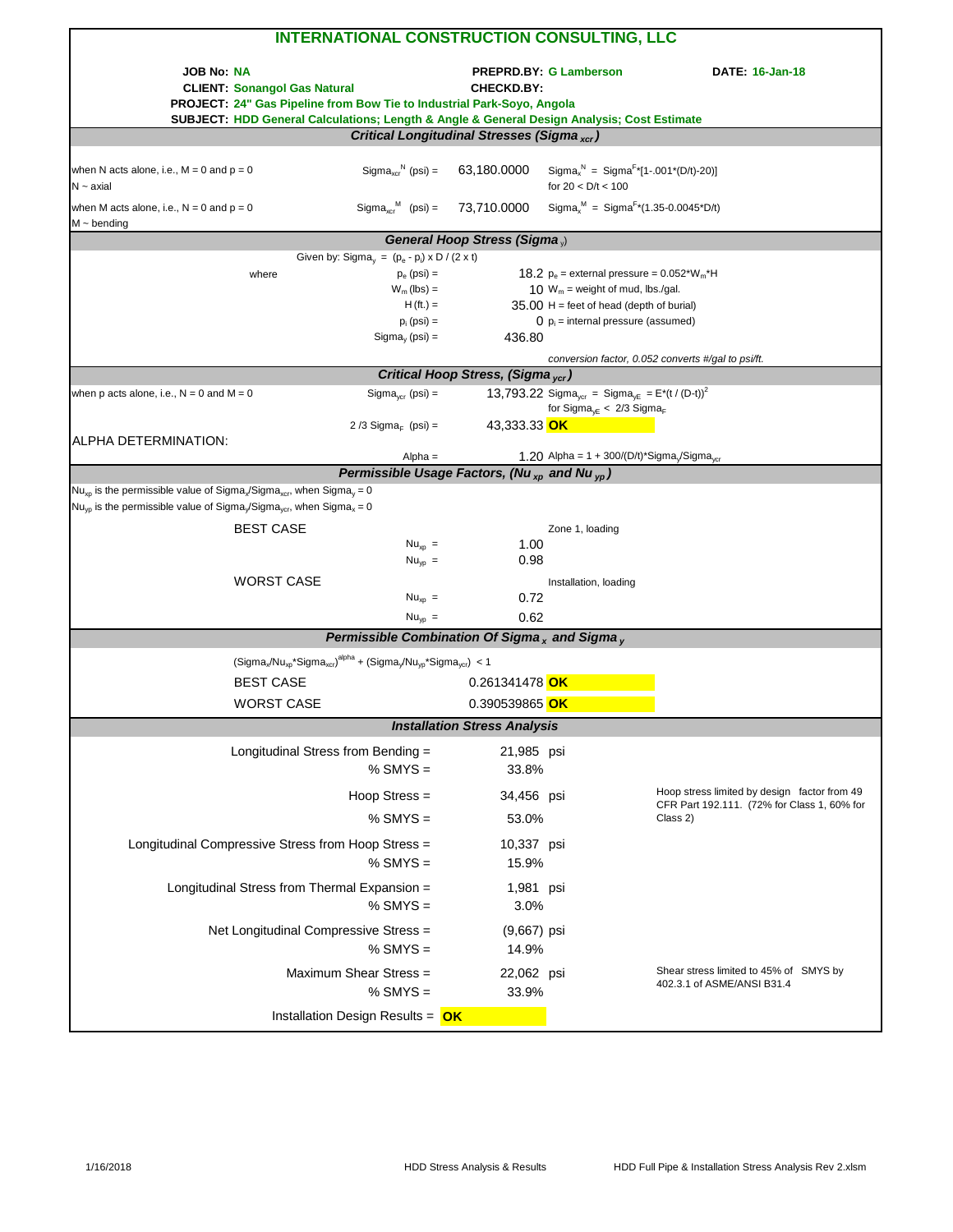### **JOB No: NA PREPRD.BY: G Lamberson DATE: 16-Jan-18 CLIENT: Sonangol Gas Natural CHECKD.BY: SHEET: PROJECT: 24" Gas Pipeline from Bow Tie to Industrial Park-Soyo, Angola SUBJECT: Minimum Free Stress Radius of Curvature for Steel Pipe**

|               | <b>Pipe Parameters</b> |           |        |                   |             |             |      |              | Minimum Radius of Curvature (Ft) for Steel Pipe |               |               |              |                                    |         |                  |             |                                      |        |                                         |
|---------------|------------------------|-----------|--------|-------------------|-------------|-------------|------|--------------|-------------------------------------------------|---------------|---------------|--------------|------------------------------------|---------|------------------|-------------|--------------------------------------|--------|-----------------------------------------|
|               |                        |           |        |                   |             |             |      |              |                                                 |               | Hoop          |              |                                    |         |                  |             |                                      |        |                                         |
|               |                        |           |        |                   |             |             |      |              |                                                 |               | <b>Stress</b> | Case 1       | Case 2                             | Case 3  | Case 4           |             | Case 5                               |        |                                         |
| Pipe<br>Grade | OD                     | <b>WT</b> | ID     | <b>MAOP</b><br>or | <b>SMYS</b> |             |      | $\mathbf{r}$ | Pressure<br>Rating                              | Temperature   |               | Method of JD | <b>Pipeline</b><br><b>Rules of</b> | Quantum | <b>McDermott</b> |             | <b>Texas Gas Transmission Method</b> |        |                                         |
|               |                        |           |        | <b>MOP</b>        |             | 195 & 195 & |      | 192          | at 72.%                                         | of Pipe<br>∘⊏ |               | psi          | Hair                               | Thumb   | <b>Equation</b>  | Equation    |                                      |        | <b>Stress on Concrete Coating (psi)</b> |
|               | <b>Inches</b>          | Inches    | Inches | psig              | psi         | 192         | 192  | only         | <b>SMYS</b><br>psig                             |               |               |              |                                    |         | <b>Method</b>    |             |                                      | Pipe   | <b>Best Case</b>                        |
|               |                        |           |        |                   |             |             |      |              |                                                 |               |               | Note 1       | Note 1                             | Note 1  | Note 2           | Notes 2 & 3 | Note 4                               | Note 5 |                                         |
|               |                        |           |        |                   |             |             |      |              |                                                 |               |               |              |                                    |         |                  |             |                                      |        |                                         |
| API 5L X-65   | 24.000                 | 0.500     | 23.000 | .440              | 65.000      | 0.72        | 1.00 | 1.00         | 1,950                                           | 60            | 34,560        | 2,400 ft     | 977 ft                             | .538 ft | .032 ft          | 982 ft      | 0 psi                                | 0 psi  |                                         |

Case 1: per JD Hair; Radius = f(OD)<br>Case 2: per PipeLine Rules of Thumb Handbook Method, 2nd Ed; Radius = f (OD, SMYS, F, ID, Es) Minimum C Case 2: per PipeLine Rules of Thumb Handbook Method, 2nd Ed; Radius = f (OD,SMYS,F,ID,Es)

Case 3: per Quantum Equation; Radius = f ( OD,SMYS )

Case 4: per McDermott Equation; Radius = f ( OD,SMYS,F,MAOP,WT,Es )

Case 5: per TGT Method; Radius = f ( OD, SMYS, F, ID, MAOP, WT, Es, Temp. ) Thick

Concrete: Per TGT Method: Cost Compressive Strength | 0 | psi Ccs

(Best) T & C = f (Ec,(OD/2+WTc),Radius)  $\overline{C}$  Tensile Strength (\*) 0 psi = 7 x (Ccs<sup>n</sup>/<sub>2</sub>)<br>(Worst) T = f(SMYS,F,Ec,(OD/2+WT),Es,OD)  $\overline{C}$  Modulus of Elasticity (\*) 0.00E+00 psi = 57000 x (Cc (Worst) T = f(SMYS,F,Ec,(OD/2+WT),Es,OD) Modulus of Elasticity (\*) 0.00E+00 psi = 57000 x (Ccs^/<sub>2</sub>)

Note 1: This case does not allow for stress due to internal pressure.

Note 2: This case allows for stress due to internal pressure.

Note 3: If MAOP/MOP = 0 then pipe is assumed to be casing.

Note 4: The calculated quantity is the tension and compression (in psi). Best case assumes free relative motion between concrete inner surface and pipe outer surface.

Note 5: The calculated quantity is the tension (in psi). Worst case assumes no relative motion between concrete inner surface and pipe outer surface. This case does not take radius of curvature into account as the interaction between the pipe and concrete is the worst case.

|                    | ction Temperature          | 90 °F  |  |  |  |  |  |  |  |
|--------------------|----------------------------|--------|--|--|--|--|--|--|--|
| Ground Temperature |                            | 60 °F  |  |  |  |  |  |  |  |
|                    |                            |        |  |  |  |  |  |  |  |
|                    | <b>Concrete Parameters</b> |        |  |  |  |  |  |  |  |
| ness               |                            | inches |  |  |  |  |  |  |  |

| 1/16/2018 |  |
|-----------|--|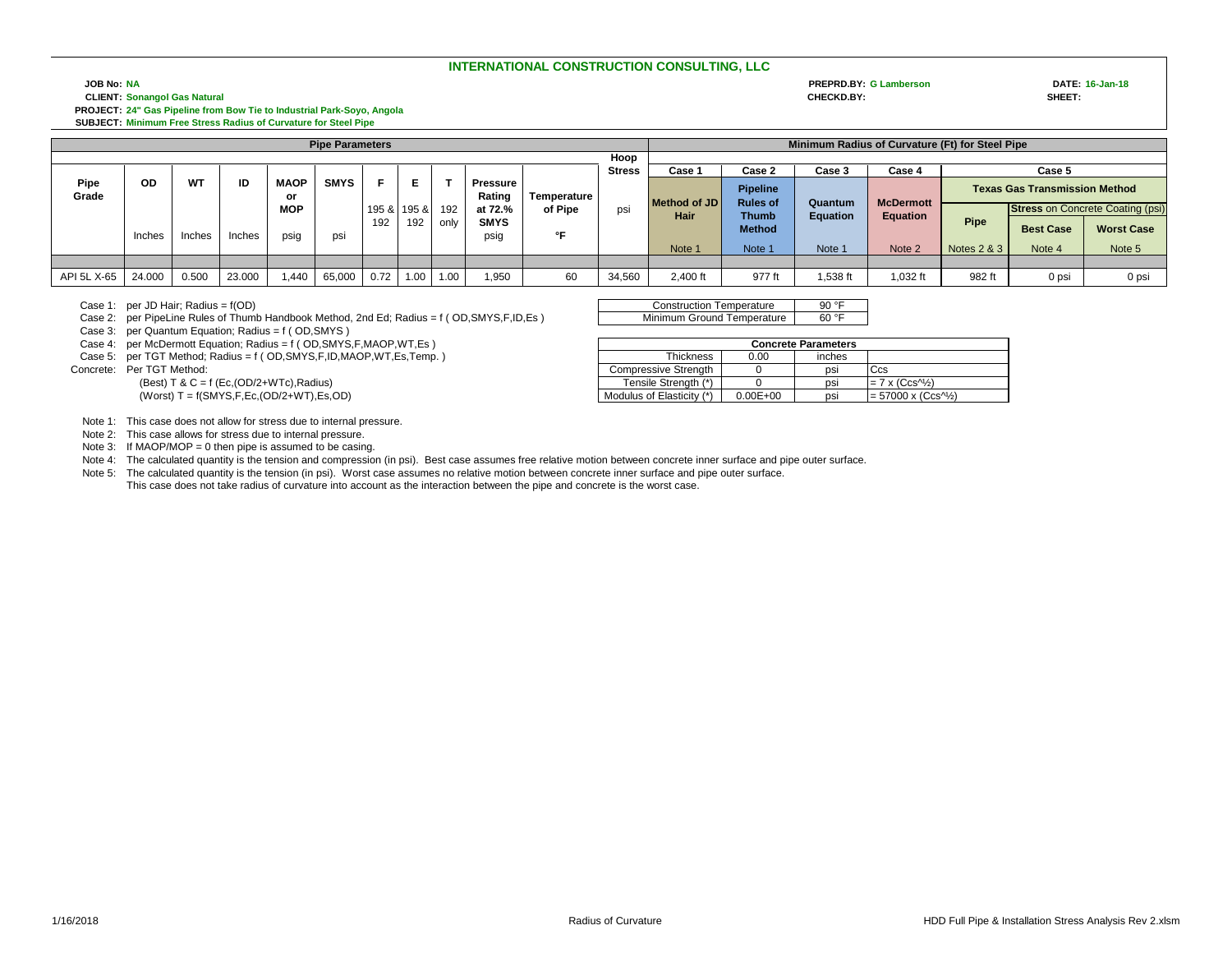**JOB No: NA PREPRD.BY: G Lamberson DATE: 28-Dec-17**

|                                | <b>CLIENT: Sonangol Gas Natural</b> |                                                                        |                                                                                            | CHECKD.BY:                              |                  |                  |  |  |  |  |
|--------------------------------|-------------------------------------|------------------------------------------------------------------------|--------------------------------------------------------------------------------------------|-----------------------------------------|------------------|------------------|--|--|--|--|
|                                |                                     | PROJECT: 24" Gas Pipeline from Bow Tie to Industrial Park-Soyo, Angola |                                                                                            |                                         |                  |                  |  |  |  |  |
|                                |                                     |                                                                        | SUBJECT: HDD General Calculations; Length & Angle & General Design Analysis; Cost Estimate |                                         |                  |                  |  |  |  |  |
| <b>GENERAL DATA</b>            |                                     |                                                                        |                                                                                            | <b>PIPE WEIGHT DATA</b>                 |                  |                  |  |  |  |  |
| Pipe Diameter:                 | 24.000                              | Inches                                                                 |                                                                                            | Pipe Weight in Air:                     | 125.49 Lb/ft     |                  |  |  |  |  |
| Wall Thickness:                | 0.500 Inches                        |                                                                        |                                                                                            | Pipe Interior Vol.: 2.88524742 cu.ft/ft |                  |                  |  |  |  |  |
| SMYS:                          | 65,000 Psi                          |                                                                        |                                                                                            | Pipe Exterior Vol.: 3.14159265 cu.ft/ft |                  |                  |  |  |  |  |
| Young's Modulus:               | 30.469E+06 Psi                      |                                                                        |                                                                                            | Air Line Weight:                        |                  | O Lb/ft          |  |  |  |  |
| Total Pipe Length:             | 2.326 ft                            |                                                                        |                                                                                            | Air Line Diameter:                      |                  | <b>0</b> Inches  |  |  |  |  |
| Moment of Inertia:             | 2548.199797 Inches^4                |                                                                        |                                                                                            | Air Line Ext. Vol.:                     |                  | $0.000$ cu.ft/ft |  |  |  |  |
| Pipe Face Surface Area:        | 36.91371368 Inches <sup>12</sup>    |                                                                        |                                                                                            | Weight of Water:                        |                  | 0 Lb/ft          |  |  |  |  |
| Diameter/wall thickness ratio: | 48                                  |                                                                        |                                                                                            | Displaced Mud Weight:                   | 279.601746 Lb/ft |                  |  |  |  |  |
| Poisson's ratio for Steel:     | 0.3                                 |                                                                        |                                                                                            | Water density                           |                  |                  |  |  |  |  |
| Mud Weight:                    |                                     | 89.00 Lb/cu.ft                                                         |                                                                                            | Enter 0 for no buoyancy control:        |                  | $0.00$ Lb/cu.ft  |  |  |  |  |
|                                |                                     |                                                                        |                                                                                            |                                         |                  |                  |  |  |  |  |

Coefficient of Soil Friction.: 0.30 0.30 effective Wt. of pipe: -154.111746 Lb/ft<br>Fluid Drag Coefficient.: 0.05 Psi Note: positive value indicates downward for Fluid Drag Coefficient.: 0.05 Psi Note: positive value indicates downward force

| ANALYSIS OF LOADS FOR STRAIGHT SECTION PULLED DOWNSLOPE |                         |                                                                |         |         |                          |        |  |  |  |
|---------------------------------------------------------|-------------------------|----------------------------------------------------------------|---------|---------|--------------------------|--------|--|--|--|
| Measured Length:<br>Angle of Inclination:               | 121.28 ft<br>12 degrees | Axial Tension limited by RP2A-WSD<br>Comparison:               | 402 Psi |         | $\overline{a}$           | 58,500 |  |  |  |
| $=$                                                     | 0.20943951 radians      |                                                                |         |         |                          |        |  |  |  |
|                                                         |                         | Longitudinal Bending limited by RP2A-WSD                       |         |         |                          |        |  |  |  |
|                                                         |                         | Comparison:                                                    |         | 0 Psi   | $\prec$                  | 42,940 |  |  |  |
| Drag Forces from Mud:                                   | 5.487 Lb                |                                                                |         |         |                          |        |  |  |  |
| Friction from Soil:                                     | 5.485 Lb                | External Hoop Stress limited by RP2A-WSD                       |         |         |                          |        |  |  |  |
| <b>Effective Weight of Pipe:</b>                        | $(3,886)$ Lb            | Comparison:                                                    |         | 374 Psi | $\overline{\phantom{a}}$ | 7.758  |  |  |  |
|                                                         |                         | Combined Stresses, Tensile & Bending, limited by RP2A-WSD      |         |         |                          |        |  |  |  |
| PULL LOAD AT POINT B                                    |                         | Comparison:<br>0.00688017                                      |         |         | $\prec$                  |        |  |  |  |
| Tension on section:                                     | 14.857 Lb               |                                                                |         |         |                          |        |  |  |  |
| Cumulative Force exerted:                               | 14,857 Lb               | Combined Stresses, Tensile, Bending & Hoop limited by RP2A-WSD |         |         |                          |        |  |  |  |
|                                                         |                         | Comparison: 0.00246128                                         |         |         | ←                        |        |  |  |  |

|                                  |                     | ANALYSIS OF LOADS FOR CURVILINEAR SECTION PULLED DOWNSLOPE     |
|----------------------------------|---------------------|----------------------------------------------------------------|
| Measured Length:                 | 241.8897082 ft      | Axial Tension limited by RP2A-WSD                              |
| Change in Inclination Angle:     | 10 degrees          | 1,308 Psi<br>Comparison:<br>58,500<br>$\prec$                  |
| $=$                              | 0.174532925 radians |                                                                |
| Radius of Curvature:             | 1386 ft             | Longitudinal Bending limited by RP2A-WSD                       |
| Center Displacement:             | 5.273866619 ft      | Comparison:<br>21.985 Psi<br>42,940<br>$\prec$                 |
| Assumed Average Tension:         | 4,191 Lb            | External Hoop Stress limited by RP2A-WSD                       |
|                                  |                     | Comparison:<br>7.758<br>687 Psi<br>$\overline{\phantom{a}}$    |
| Normal Force:                    | 32.076 Lb           |                                                                |
| Drag Forces from Mud:            | 10,943 Lb           | Combined Stresses, Tensile & Bending, limited by RP2A-WSD      |
| Friction from Soil:              | 19,246 Lb           | Comparison: 0.53435705<br>$\prec$                              |
| <b>Effective Weight of Pipe:</b> | $(3,249)$ Lb        |                                                                |
|                                  |                     | Combined Stresses, Tensile, Bending & Hoop limited by RP2A-WSD |
| PULL LOAD AT POINT C             |                     | 0.22605637<br>Comparison:<br>$\epsilon$                        |
| Tension on section:              | 33.438 Lb           |                                                                |
| Average Tension:                 | 31,576 Lb           |                                                                |
| Cumulative Force exerted:        | 48.295 Lb           |                                                                |

# **ANALYSIS OF LOADS FOR HORIZONTAL STRAIGHT SECTION**

| Measured Length:<br>Angle of Inclination: | 1.558.43 ft<br>0 degrees<br>0 radians | Axial Tension limited by RP2A-WSD<br>5.170 Psi<br>Comparison:  | $\prec$    | 58,500 |
|-------------------------------------------|---------------------------------------|----------------------------------------------------------------|------------|--------|
|                                           |                                       | Longitudinal Bending limited by RP2A-WSD                       |            |        |
|                                           |                                       | 0 Psi<br>Comparison:                                           | $\epsilon$ | 42.940 |
| Drag Forces from Mud:                     | 70.502 Lb                             |                                                                |            |        |
| Friction from Soil:                       | 72.052 Lb                             | External Hoop Stress limited by RP2A-WSD                       |            |        |
| <b>Effective Weight of Pipe:</b>          | $0$ Lb                                | 730 Psi<br>Comparison:                                         | $\prec$    | 7.758  |
|                                           |                                       | Combined Stresses, Tensile & Bending, limited by RP2A-WSD      |            |        |
| PULL LOAD AT POINT D                      |                                       | Comparison: 0.08837802                                         | $\prec$    |        |
| Tension on section:                       | 142.553 Lb                            |                                                                |            |        |
| Cumulative Force exerted:                 | 190.848 Lb                            | Combined Stresses, Tensile, Bending & Hoop limited by RP2A-WSD |            |        |
|                                           |                                       | Comparison: 0.02261897                                         | <          |        |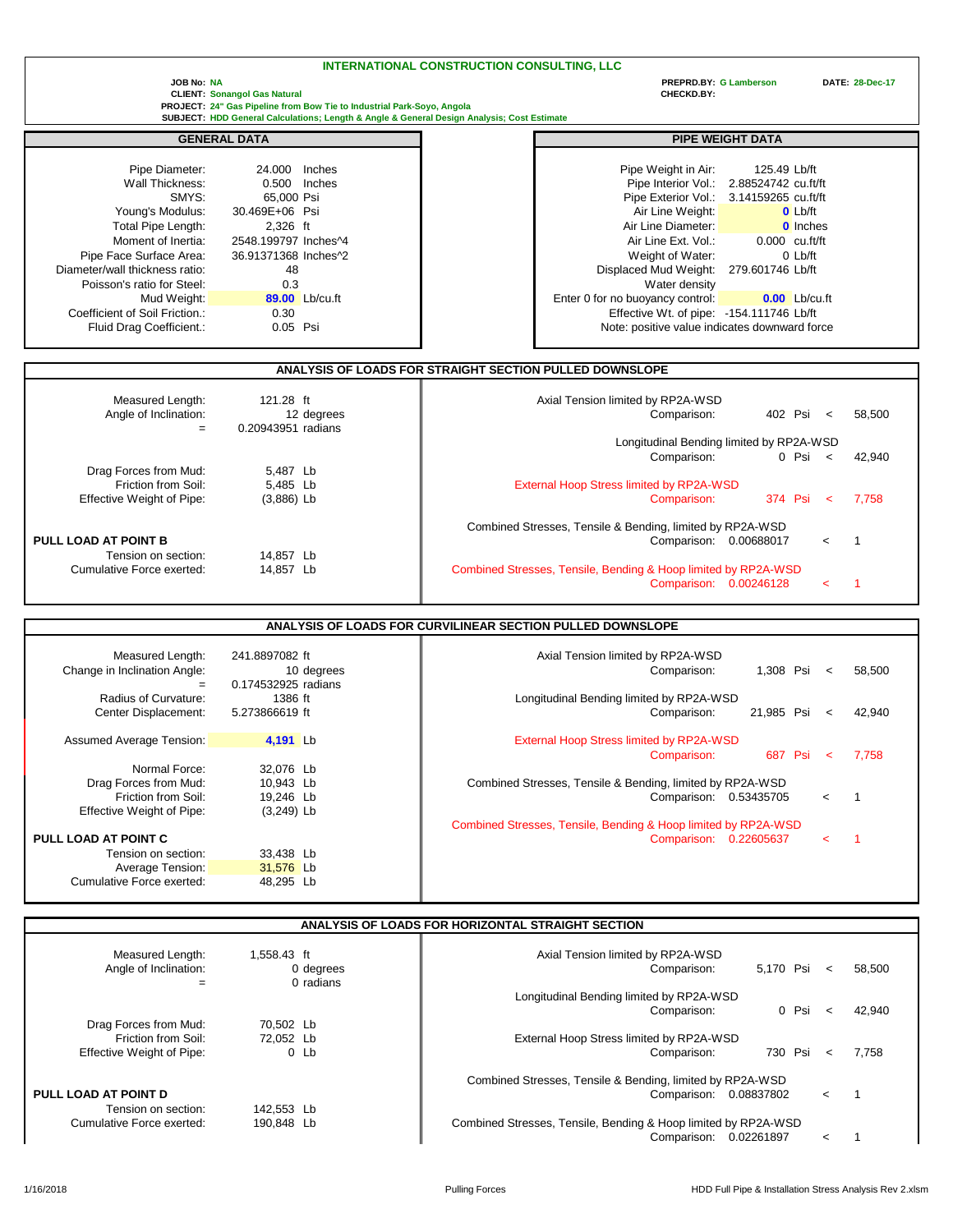JOB No: NA PREPRD.BY: G Lamberson DATE: 28-Dec-17<br>CLIENT: Sonangol Gas Natural prom Bow Tie to Industrial Park-Soyo, Angola Cost Estimate CHECKD.BY: C Lamberson<br>PROJECT: 24" Gas Pipeline from Bow Tie to Industrial Park-Soy

|                                  |                                   | ANALYSIS OF LOADS FOR CURVILINEAR SECTION PULLED UPSLOPE       |                                          |            |                       |        |
|----------------------------------|-----------------------------------|----------------------------------------------------------------|------------------------------------------|------------|-----------------------|--------|
| Measured Length:                 | 241.8897082 ft                    |                                                                | Axial Tension limited by RP2A-WSD        |            |                       |        |
| Change in Incl. Angle:<br>$=$    | 10 degrees<br>0.174532925 radians |                                                                | Comparison:                              | 5,810 Psi  | $\prec$               | 58,500 |
| Radius of Curvature:             | 1.386 ft                          |                                                                | Longitudinal Bending limited by RP2A-WSD |            |                       |        |
| Center Displacement:             | 5.273866619 ft                    |                                                                | Comparison:                              | 21.985 Psi | $\tilde{\phantom{0}}$ | 42.940 |
| Assumed Average Tension:         | 8,713 Lb                          |                                                                | External Hoop Stress limited by RP2A-WSD |            |                       |        |
|                                  |                                   |                                                                | Comparison:                              | 418 Psi    | $\checkmark$          | 7.758  |
| Normal Force:                    | 26,534 Lb                         |                                                                |                                          |            |                       |        |
| Drag Forces from Mud:            | 10.943 Lb                         | Combined Stresses, Tensile & Bending, limited by RP2A-WSD      |                                          |            |                       |        |
| Friction from Soil:              | 15,921 Lb                         |                                                                | Comparison:                              | 0.61130595 | $\,<\,$               |        |
| <b>Effective Weight of Pipe:</b> | $(3,249)$ Lb                      |                                                                |                                          |            |                       |        |
|                                  |                                   | Combined Stresses, Tensile, Bending & Hoop limited by RP2A-WSD |                                          |            |                       |        |
| PULL LOAD AT POINT E             |                                   |                                                                | Comparison:                              | 0.30145671 | $\,<\,$               |        |
| Tension on section:              | 23,614 Lb                         |                                                                |                                          |            |                       |        |
| Average Tension:                 | 202,655 Lb                        |                                                                |                                          |            |                       |        |
| Cumulative Force exerted:        | 214,462 Lb                        |                                                                |                                          |            |                       |        |

| 162.14 ft<br>10 degrees              | Axial Tension limited by RP2A-WSD<br>6,091 Psi<br>Comparison:                            | 58,500<br>$\prec$                                                    |
|--------------------------------------|------------------------------------------------------------------------------------------|----------------------------------------------------------------------|
|                                      | Longitudinal Bending limited by RP2A-WSD<br>0 Psi                                        | 42,940<br>$\prec$                                                    |
| 7,335 Lb<br>7.382 Lb<br>$(4,339)$ Lb | External Hoop Stress limited by RP2A-WSD<br>0 Psi<br>Comparison:                         | 7.758<br>$\prec$                                                     |
|                                      | Combined Stresses, Tensile & Bending, limited by RP2A-WSD<br>Comparison: 0.10411927      | 1<br>$\overline{\phantom{a}}$                                        |
| 224,841 Lb                           | Combined Stresses, Tensile, Bending & Hoop limited by RP2A-WSD<br>Comparison: 0.01372042 | $\prec$                                                              |
|                                      | 0.174532925 radians<br>10,378 Lb                                                         | ANALYSIS OF LOADS FOR STRAIGHT SECTION PULLED UPSLOPE<br>Comparison: |

| <b>RESULT</b> |  |
|---------------|--|
|---------------|--|

| 224,841 Lb<br><b>Total Pulling Force:</b><br><b>Stress Violations:</b> | The pulling force analysis performed indicate the design is adequate. |
|------------------------------------------------------------------------|-----------------------------------------------------------------------|
|------------------------------------------------------------------------|-----------------------------------------------------------------------|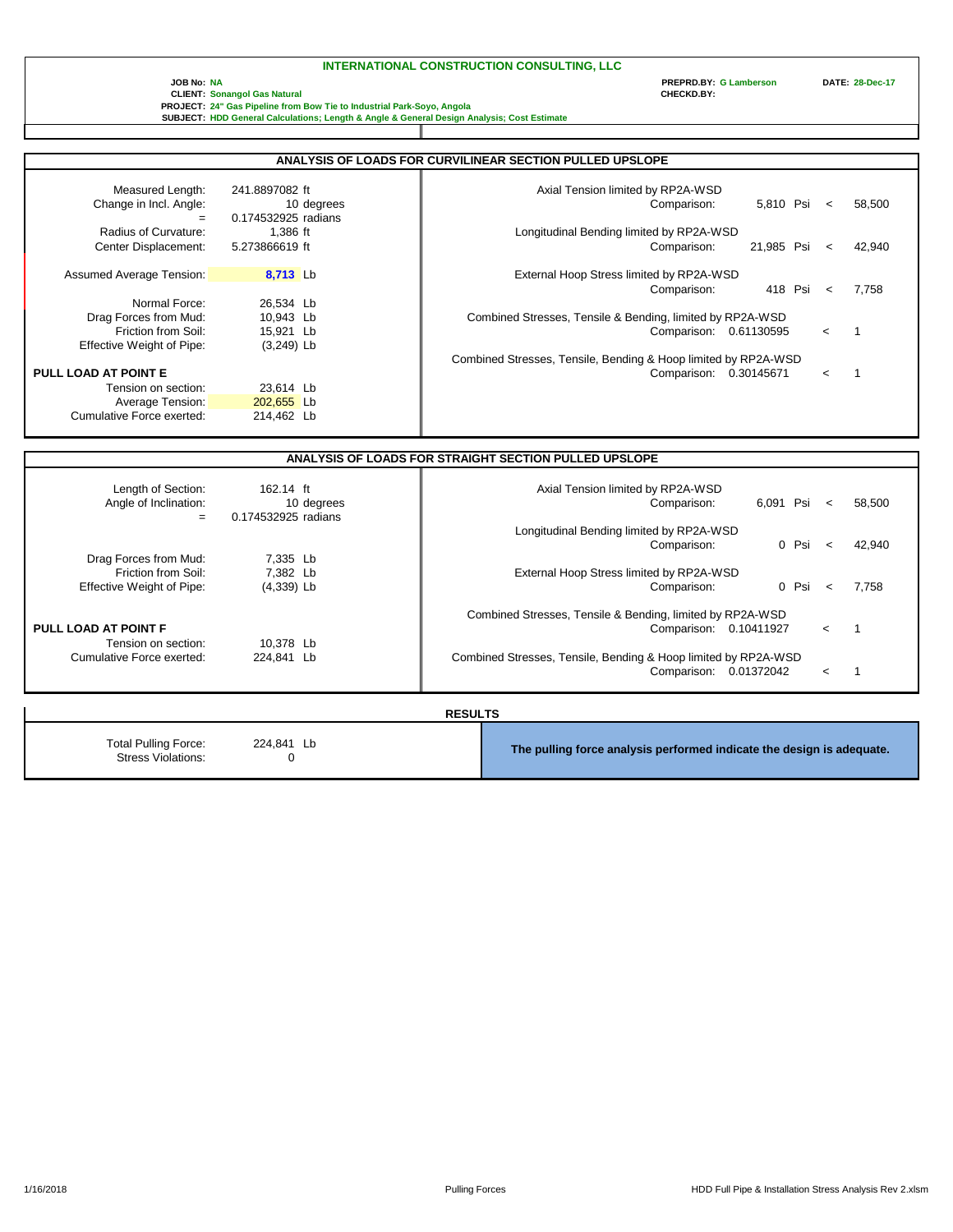| <b>JOB No:</b><br><b>CLIENT:</b><br><b>PROJECT:</b><br><b>SUBJECT:</b> | <b>NA</b><br><b>Sonangol Gas Natural</b><br>24" Gas Pipeline from Bow Tie to Industrial Park-Soyo, Angola<br><b>HDD Installation Stress Analysis</b> | <b>CHECKD.BY:</b> | * PREPRD.BY: G Lamberson           | <b>DATE: 16-Jan-18</b><br>SHEET: |  |  |
|------------------------------------------------------------------------|------------------------------------------------------------------------------------------------------------------------------------------------------|-------------------|------------------------------------|----------------------------------|--|--|
|                                                                        | <b>GENERAL DATA</b>                                                                                                                                  |                   |                                    |                                  |  |  |
|                                                                        |                                                                                                                                                      |                   |                                    |                                  |  |  |
|                                                                        | Pipe Diameter (inches):                                                                                                                              | 24.00             |                                    |                                  |  |  |
|                                                                        | Wall Thickness (inches):                                                                                                                             | 0.500             |                                    |                                  |  |  |
|                                                                        | SMYS (psi):                                                                                                                                          | 65,000            |                                    |                                  |  |  |
|                                                                        | Maximum Allowable Operating Pressure (psi):                                                                                                          | 1,440             |                                    |                                  |  |  |
|                                                                        | Poisson's ratio:                                                                                                                                     | 0.30              |                                    |                                  |  |  |
|                                                                        | Young's Modulus:                                                                                                                                     | $3.0E + 07$       |                                    |                                  |  |  |
|                                                                        | Radius of Curvature (feet):                                                                                                                          | 1,386             |                                    |                                  |  |  |
|                                                                        | Coefficient of Thermal Expansion (inches/inch/degree F):                                                                                             | 6.5E-06           |                                    |                                  |  |  |
|                                                                        | Installation Temperature (degrees F) =                                                                                                               | 90                |                                    |                                  |  |  |
|                                                                        | Ground Temperature (degrees F) =                                                                                                                     | 60                |                                    |                                  |  |  |
|                                                                        | Operating Temperature (degrees F) =                                                                                                                  | 80                |                                    |                                  |  |  |
|                                                                        | Cover on Bottom $(Ft)$ =                                                                                                                             | 10                |                                    |                                  |  |  |
|                                                                        | Groundwater table head (feet) =                                                                                                                      | 10                |                                    |                                  |  |  |
|                                                                        | HDD INSTALLATION STRESS ANALYSIS                                                                                                                     |                   |                                    |                                  |  |  |
|                                                                        | Longitudinal Stress from Bending =                                                                                                                   | 21,985 psi        |                                    |                                  |  |  |
|                                                                        | % SMYS $=$                                                                                                                                           | 33.8%             |                                    |                                  |  |  |
|                                                                        |                                                                                                                                                      |                   |                                    |                                  |  |  |
|                                                                        | Hoop Stress $=$                                                                                                                                      | 34,456 psi        | Hoop stress limited by design      |                                  |  |  |
|                                                                        | $%$ SMYS =                                                                                                                                           | 53.0%             | factor from 49 CFR Part 192.111.   |                                  |  |  |
|                                                                        |                                                                                                                                                      |                   | (72% for Class 1, 60% for Class 2) |                                  |  |  |
|                                                                        | Longitudinal Compressive Stress from Hoop Stress =                                                                                                   | 10,337 psi        |                                    |                                  |  |  |
|                                                                        | $%$ SMYS $=$                                                                                                                                         | 15.9%             |                                    |                                  |  |  |
|                                                                        |                                                                                                                                                      |                   |                                    |                                  |  |  |
|                                                                        |                                                                                                                                                      |                   |                                    |                                  |  |  |
|                                                                        | Longitudinal Stress from Thermal Expansion =                                                                                                         | 1,981 psi         |                                    |                                  |  |  |
|                                                                        | $%$ SMYS =                                                                                                                                           | 3.0%              |                                    |                                  |  |  |
|                                                                        |                                                                                                                                                      |                   |                                    |                                  |  |  |
|                                                                        | Net Longitudinal Compressive Stress =                                                                                                                | $(9,667)$ psi     |                                    |                                  |  |  |
|                                                                        | $%$ SMYS $=$                                                                                                                                         | 14.9%             |                                    |                                  |  |  |
|                                                                        |                                                                                                                                                      |                   |                                    |                                  |  |  |
|                                                                        | Maximum Shear Stress =                                                                                                                               | 22,062 psi        | Shear stress limited to 45% of     |                                  |  |  |
|                                                                        | $%$ SMYS $=$                                                                                                                                         | 33.9%             | SMYS by 402.3.1 of ASME/ANSI B31.4 |                                  |  |  |
|                                                                        | Installation Design Results = $OK$                                                                                                                   |                   |                                    |                                  |  |  |
|                                                                        |                                                                                                                                                      |                   |                                    |                                  |  |  |

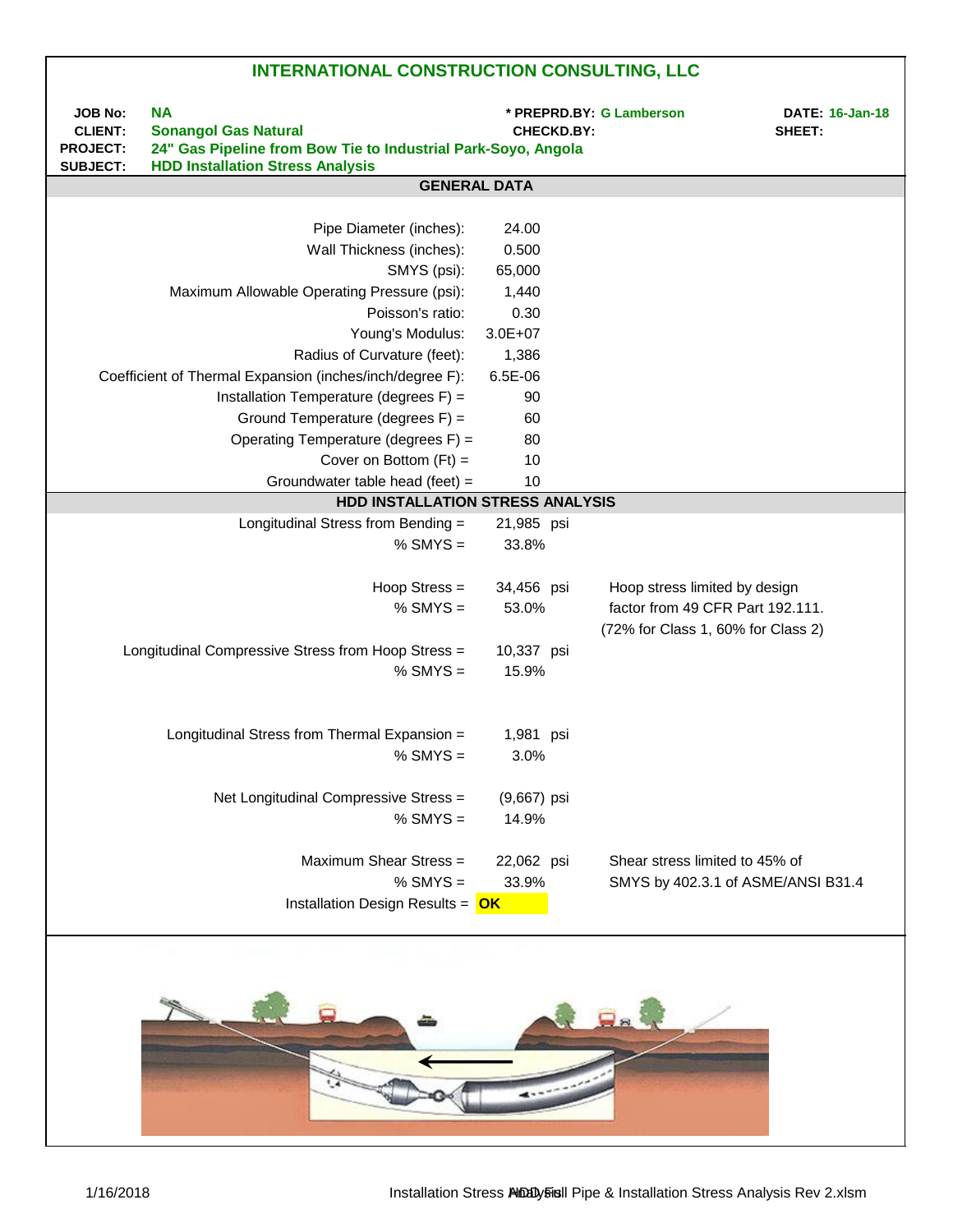### **JOB No: NA** PREPRD.BY: **G Lamberson** 16-Jan-18 **CLIENT: Sonangol Gas Natural PROJECT: 24" Gas Pipeline from Bow Tie to Industrial Park-Soyo, Angola**

**SUBJECT: HDD Operational Stress Analysis**

| <b>GENERAL DATA</b>                                   |                        |                                                                                                                                                                                     |
|-------------------------------------------------------|------------------------|-------------------------------------------------------------------------------------------------------------------------------------------------------------------------------------|
| Pipe Diameter:                                        | 24.000<br>Inches       |                                                                                                                                                                                     |
| Wall Thickness:                                       | 0.500<br>Inches        |                                                                                                                                                                                     |
| SMYS:                                                 | 65,000 psi             |                                                                                                                                                                                     |
| Maximum Allowable Operating Pressure                  | 1,440 psi              |                                                                                                                                                                                     |
| Poisson's ratio:                                      | 0.3                    |                                                                                                                                                                                     |
| Young's Modulus:                                      | 3.047E+07 Psi          |                                                                                                                                                                                     |
| Radius of Curvature:                                  | 1,386 feet             |                                                                                                                                                                                     |
| Coefficient of Thermal Expansion:                     | 6.5E-06 inches/inch/°F |                                                                                                                                                                                     |
| Installation Temperature:                             | 90.00 °F               |                                                                                                                                                                                     |
| <b>Operating Temperature:</b>                         | 80.00 °F               |                                                                                                                                                                                     |
| Groundwater Table Depth Relative to Entry Point:      | $-10.00$ feet          |                                                                                                                                                                                     |
| <b>Groundwater Table Elevation:</b>                   | 15.38 feet             |                                                                                                                                                                                     |
| Depth of Pipe relative to entry/exit at Lowest Point: | $-35$ feet             |                                                                                                                                                                                     |
| Groundwater Table Head:                               | 25 feet                |                                                                                                                                                                                     |
|                                                       |                        |                                                                                                                                                                                     |
|                                                       |                        | DATA ANALYSIS PER METHOD OF JD HAIR                                                                                                                                                 |
| Longitudinal Stress from Bending =                    | 21,985                 |                                                                                                                                                                                     |
| $%$ SMYS =                                            | 33.8%                  |                                                                                                                                                                                     |
|                                                       |                        |                                                                                                                                                                                     |
| Hoop Stress $=$<br>$%$ SMYS =                         | 34,300<br>52.8%        |                                                                                                                                                                                     |
|                                                       |                        |                                                                                                                                                                                     |
| Longitudinal Stress from Thermal Expansion =          | 1,981                  |                                                                                                                                                                                     |
| $%$ SMYS =                                            | 3.0%                   |                                                                                                                                                                                     |
| Net Longitudinal Compressive Stress =                 | $-9,714$               | Allowable Stress per B31.4 = SMYS $x \in x \in x$ T = Sa =<br>Hoop Stress limited by design factor from 49 CFR Part 192 or 195.<br>Additive Longitudinal Stress Limit = 0.75 x Sa = |
| $%$ SMYS =                                            | 14.9%                  |                                                                                                                                                                                     |
| Maximum Shear Stress =                                | 22,007                 | Shear stress limited to 45% of SMYS by 402.3.1 of ASME/ANSI B31.4                                                                                                                   |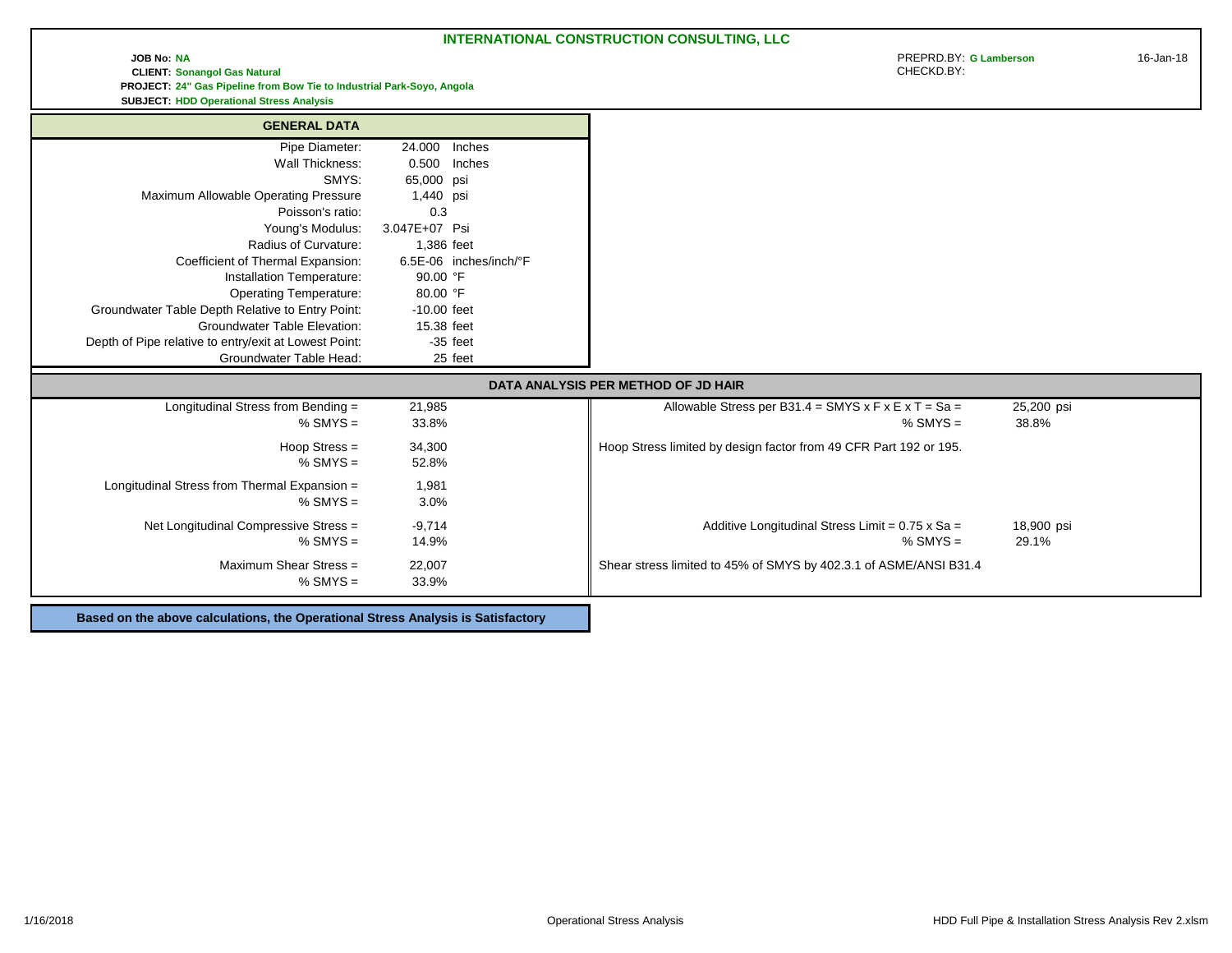**JOB No: NA PREPRD.BY: G Lamberson DATE:** 16-Jan-18 **CLIENT: Sonangol Gas Natural CHECKD.BY: PROJECT: 24" Gas Pipeline from Bow Tie to Industrial Park-Soyo, Angola SUBJECT: HDD - Modulus of Elasticity Calaculations**

Reference Temperature = 60.00 °F

Modulus of Elasticity  $=$ 30.469 ksi = 30.469E+06 psi

The data below is calculated based on Perry's Chemical Engineer's Handbook, 6th Edition

| Modulus of Elasticity (ksi) at Temperature (°F) |            |         |           |       |        |          |        |        |           |        |        |        |         |         |            |
|-------------------------------------------------|------------|---------|-----------|-------|--------|----------|--------|--------|-----------|--------|--------|--------|---------|---------|------------|
| Material:                                       | -325 °F    | -200 °F | -100 °F I | 70 °F | 200 °F | 300 °F I | 400 °F | 500 °F | $-600$ °F | 700 °F | 800 °F | 900 °F | ∴000 °F | .100 °F | $1.200$ °F |
| above $0.30$ percent $(0.3\%)$                  | 24<br>ັບ I | 30.6    | 30.4      | 29.9  | 29.5   | 29.0     | 28.3   |        | 26.       | 25.4   | 23.8   | 21.5   | 18.8    | 15.0    | .          |

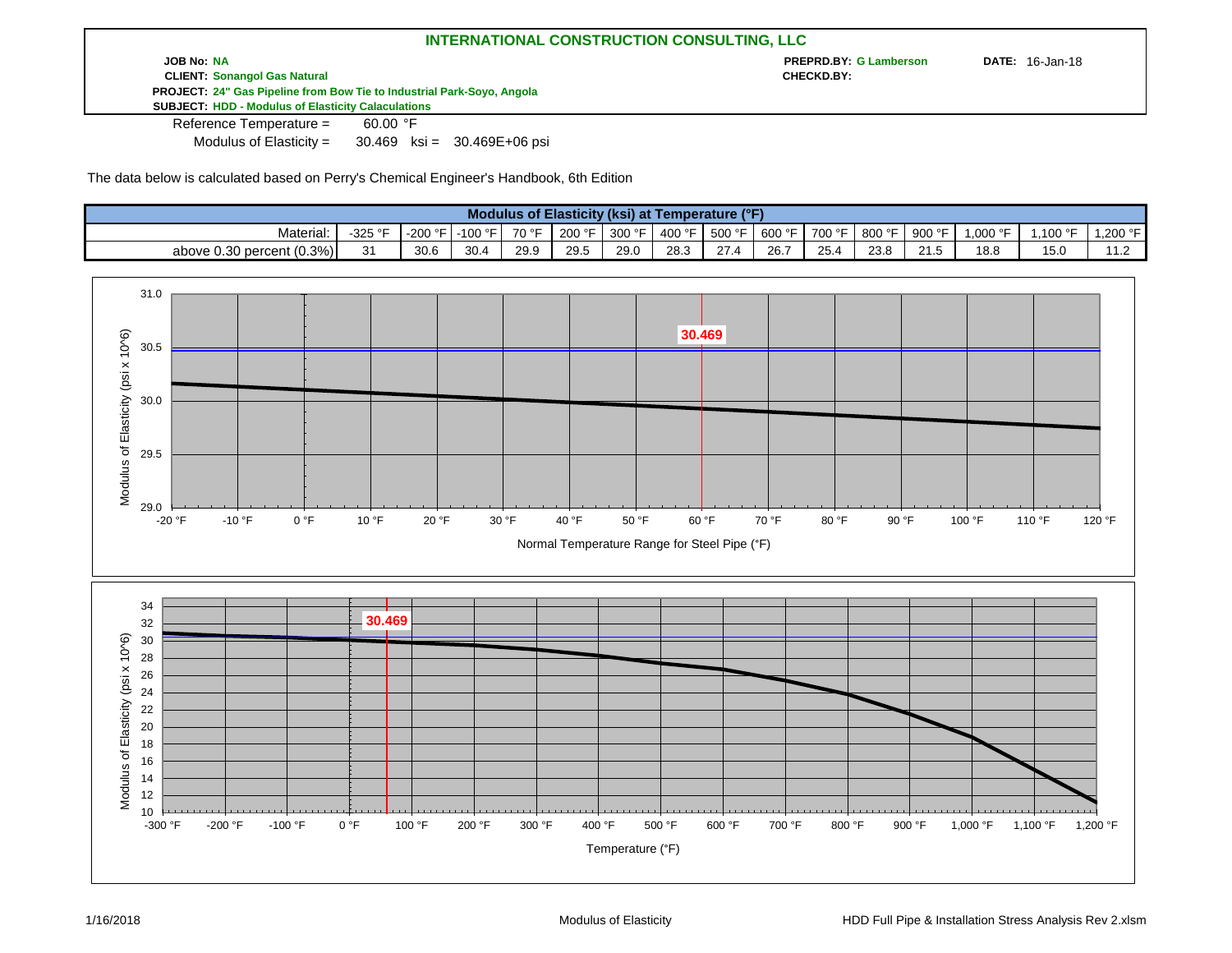